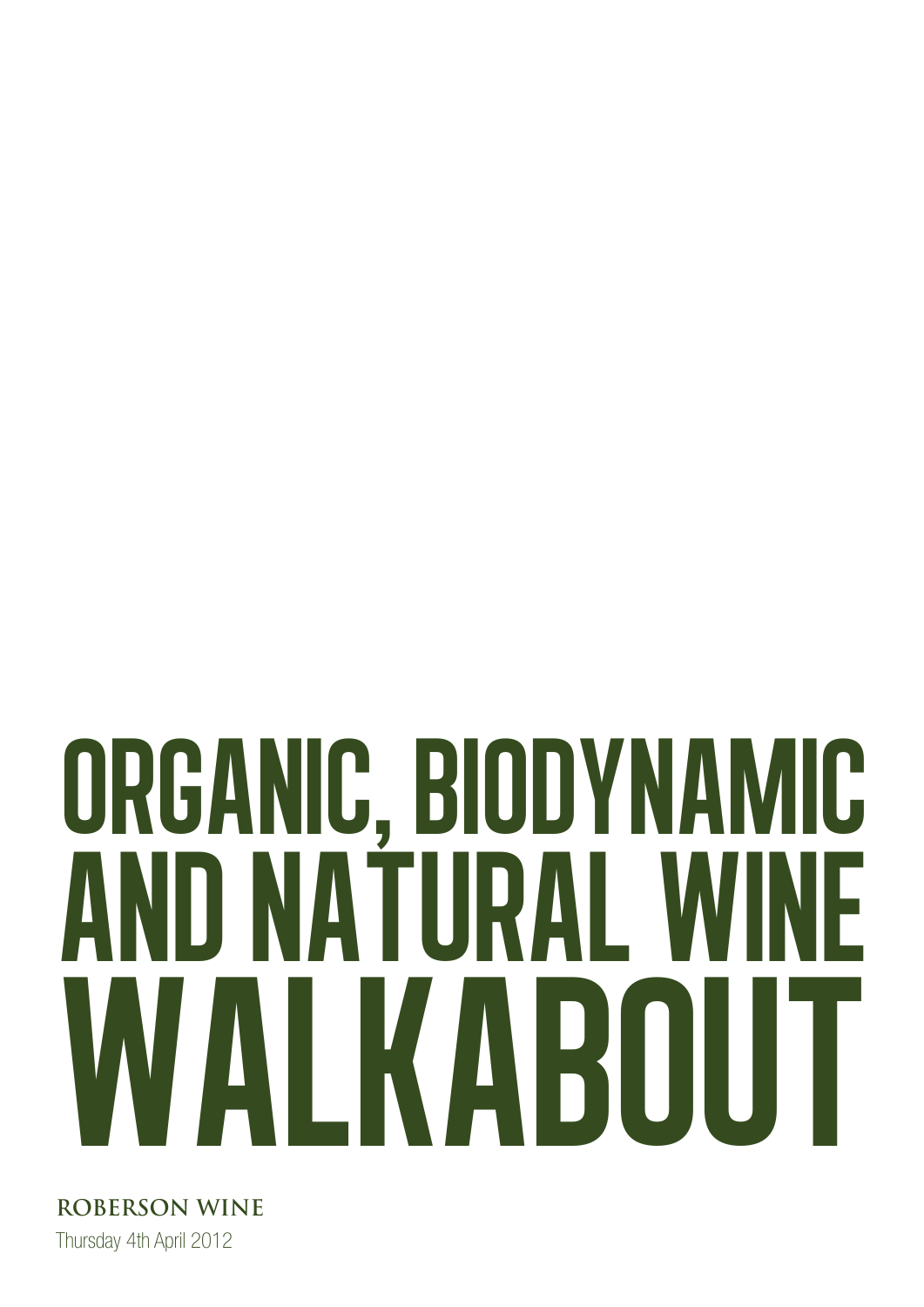## organic, biodynamic and natural wine preview

# organic wine

Organic wine refers to wine made from organic grapes. So, essentially what we are talking about with 'organic' is the way the fruit is farmed. There will be no chemical fertilisers, pesticides, fungicides or herbicides and the treatments that are applied throughout the viticultural year will be accredited by one of the official organic bodies. It is worth remembering that many 'commercial' vineyards (mass-production may be a better way to put it) will have all sorts of chemical treatments sprayed over the plants. Why? Well, because it helps the fruit to grow in larger quantities and in some instances can protect the vine from diseases and other maladies. Basically, it means everything can be done by machine and you don't need to spend any time tending to your plants on a vine-by-vine basis. It is a dangerous game to play though, because many of the treatments become addictive for the plants and result in much weaker vines that need the treatments in order to survive or give a large yield. Sleeping pills will make you sleep, but taking them everyday is not good news for your body!

Organic farming eschews most of these modern chemical treatments and focuses on applying environmentally friendly ones that are good for the vineyard and good for the planet. Adherents to this form of sustainable agriculture will often be denoted on the labels by the logo of the body that accredits them (each country has different ones), but there are also many farmers/winemakers that follow organic principles but for one reason or another they haven't applied for accreditation.

The above relates to the vast majority of organic wines around the world, but there is one notable exception - the USA. To be fully accredited by their National Organic Program there must be no added sulphites in the winery either (so halfway to being a natural wine then....). But, don't worry about that too much - to all intents and purposes, organic wines are wines made (and that could be conventionally made) from organic grapes.

# biodynamic wine

OK, so we know what organic wine is, but what about biodynamic wine? What's the difference? Well, a very simple way to explain it would be to say that it is like organic+, with a whole layer of (slightly bizarre sounding) philosophy on top. The system comes from a series of lectures given by an Austrian philosopher called Rudolph Steiner and has been applied to viticulture, as it has to many other forms of agriculture. It is a complex system, but here is a basic overview of what it entails:

The central idea is that the different components of the eco-system (ie the soil, grass, plants, trees etc)) must be healthy and operate in harmony, so as with organic viticulture there are no synthetic materials used during the cultivation of the vineyard. In order to promote the balance between elements, the farmer will apply a variety of 'preparations' (there are 9 in total) that are designed to improve the life and health of the soil. The preparations are homeopathic in character and made using a 'dynamiser' which stirs the liquid in order to energise and activate the treatment. Some of the treatments are more famous than others - the most notorious one is prepared by fermenting cow dung in a horn, burying it in a corner of the vineyard over winter and then adding water, dynamizing and spraying. There are a few other wacky ones, but others of a more conventional nature such as teas (herbal and green varieties). Most of them are applied to the organic compost which is used as fertiliser in the vineyard, but some of them are used as sprays that are applied to the plants.

The other aspect of biodynamics is the lunar calendar and the strict adherence to it for carrying out certain tasks in the vineyard or winery. To put it simply, there are four kinds of day - root days, fruit days, flower days and leaf days. The days relate to the position of the moon and the idea is that this will have a distinct effect of the atmosphere in the eco-system/winery, impacting on the position of sap in the plant or the movement of lees in barrels and tanks. Therefore, a root day is ideal for planting vines while a leaf day is best for pruning. Practitioners of biodynamics also maintain that the different days will have an impact on the taste of wines and many wine geeks have attempted to test the theory by tasting the same group of wines on each of the different days. Nothing conclusive has yet been proven.....

Unlike organic wines, where the farming is all that counts, biodynamic wines will be made using biodynamic principles in the winery too, in accordance with the calendar. But to all intents and purposes, biodynamic wines can still be made in a conventional way - if you want natural processes in the winery then you need to move on a step further and embrace natural wines.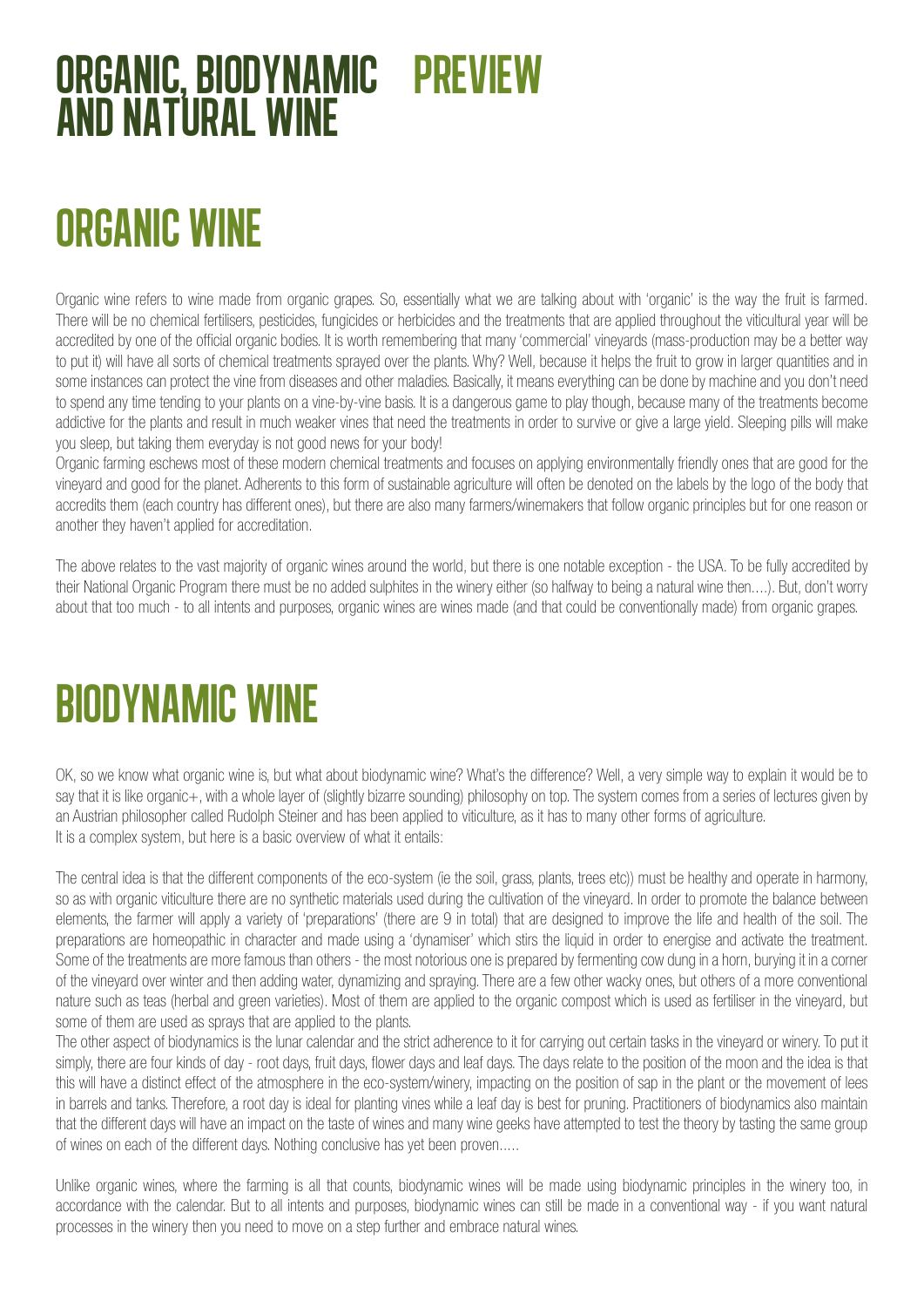## organic, biodynamic and natural wine preview

# natural wine

In the oldest of the olden days, wine was left to its own devices - indeed, that's how it was discovered in the first place. Grow some vines and harvest their fruit. Crush the grapes in some sort of container, leave them macerating on their skins until the juice begins to ferment and once nature has taken its course, pour it into a glass and away you go.

Fast forward to the 80s/90s and obviously things had got a lot more complicated, resulting in the technical approach pioneered by students of Davis (USA) and Rosemount (Australia) Universities, and creating a generation of winemakers that thought themselves more important than their terroir (if indeed their vineyards had any terroir). It was around this time that the New World countries had well and truly knocked the French off their perch and many vignerons in the motherland were searching for a way to reinvigorate their businesses. Most of them decided that if they couldn't beat the New Worlders, they better join them. The Vin de Pays category became increasingly important, as varietally labelled wines that were mechanically harvested and chemically farmed reached the market as the likes of 'Arrogant Frog' or 'Chat en Oeuf'. This attempt to rival the Jacob's Creek and Gallo wines was a success for many and relaxing the label laws and production regulations allowed the French to recapture some market share. But not everyone wanted to go down this road. Some winemakers began looking for a different banner to rally around and there was something going on in Beaujolais that caught the imagination of many young vignerons across the country.

Jules Chauvet is recognised as being the father of natural wines. Back in the 50s and 60s he pioneered the idea of using little or no sulphur during the production process (not to mention other things like no chaptalization etc) and continued to research and develop his ideas throughout his career as a winemaker and chemist. Chauvet was a brilliant man who made great strides in the understanding of yeasts, malolactic fermentations and carbonic maceration. He was widely regarded as a brilliant taster (he even invented the ISO tasting glass) and was a highly respected Beaujolais negociant for most of his life, although his ideas on sulphur were treated with suspicion by the region's rank and file winemakers, most of whom looked to the king of synthetic wines, Georges Duboeuf, for their inspiration.

In 1973 a man called Marcel Lapierre inherited his family domaine and after a few years he became disillusioned with what he saw as a homogenisation of styles in the region. By the early 1980s Bojo Nouveau was at the height of its powers and thanks to the use of synthetic yeasts, Lapierre thought everyone's wine was beginning to taste the same. It was around this time that Marcel met Chauvet and became enamoured by his ideas on winemaking. Marcel decided to jump in with both feet - eliminating sulphur and chaptalisation from his winemaking program and relying solely on indigenous yeasts in the winery.

So how did this bold experiment go? Well, initially things were looking up for Marcel. His wines gained many plaudits and pretty quickly he was exporting them all over the world and selling them to top Parisian restaurants. But then the problems started, because Lapierre's wines began to change in bottle. Some bottles would begin refermenting. Some bottles would be fine (and delicious) but others would suffer from microbial contamination and other problems. It wasn't long before Marcel had to deal with a raft of complaints and returns - the experiment wasn't going too well. By this time though, his (and of course Chauvet's) ideas were being talked about across the region and Lapierre had found some fellow devotees. Something had to change though, and Lapierre tweaked his winemaking to encourage more of the wine's natural protection (ie longer lees contact and prolonged elevage) and adjusted the use of sulphur to introduce minimal additions at the time of bottling. These slight tweaks resulted in wines that were much more stable, and soon Lapierre and his friends (Jean Foillard, Jean-Paul Thévenet and Guy Breton) became known as the 'Gang of Four' - they were to change France's wine scene forever.

By the late 80s and early 90s, the gang of four had begun to get international recognition for their wines and importers like Kermit Lynch in the USA were spreading the message far and wide. Japan was already a big market for Beaujolais and the Japanese enthusiastically embraced these more complex, terroir driven wines that were made in such a stripped back way. Other winemakers in other regions started to get interested in what was going on and began to use the same or similar techniques. Sons were taking over from fathers all over France and, particularly in places like the Languedoc (Leon Barral, Jean-Francois Coutelou) and the Loire Valley (Claude Courtois, Thierry Puzelat), the were embracing organic or biodynamic viticulture and minimal intervention in the winery.

It wasn't long before a chap called Pierre Jancou opened a wine shop in Paris called Caves Miard (also known as La Cremerie), which sold exclusively natural wines. Jancou was also the man behind Racines wine bar and is widely credited as starting the natural wine bar scene in Paris that brought the movement in to the public's consciousness. The city's oldest wine merchant - Caves d'Augé - decided to follow Jancou's lead and move towards promoting natural wines and a number of other cavistes, wine bars and restaurants have emerged in the past decade to establish Paris as the centre of the world's natural wine scene. Recent additions to London's wine bar/restaurant scene like Terroirs, Battu and Brawn are all spin offs from the Parisian movement and the same is happening in New York and Tokyo.